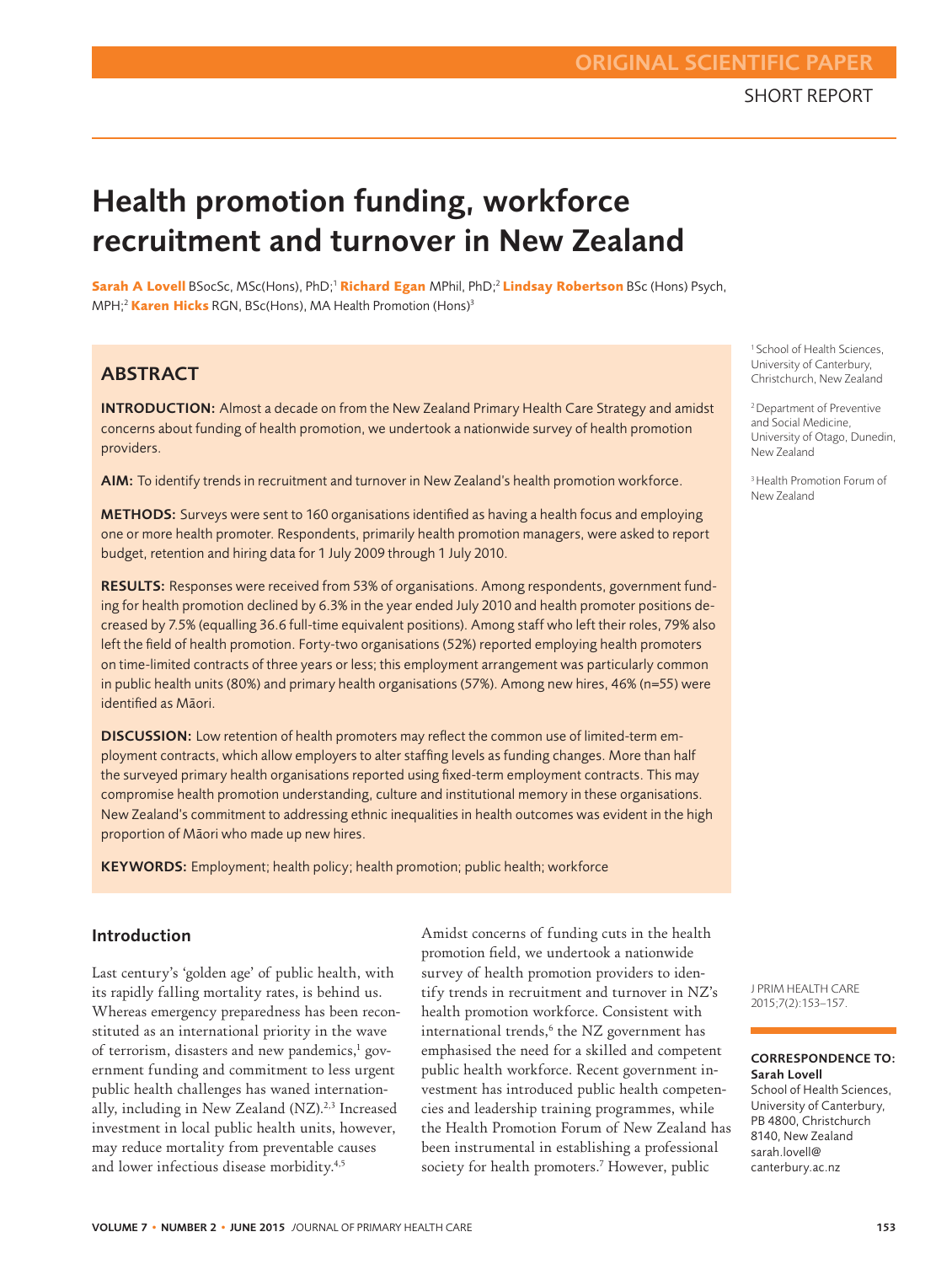health providers face challenges from the wellentrenched neo-liberal ideologies of individual responsibility, funding constraints, and a tertiaryoriented health sector,<sup>6,8</sup> and as a result, health promoters commonly perceive themselves to be undervalued by policy makers and clinicians.<sup>9,10</sup> This research contributes to the few empirical studies on the public health workforce.<sup>6</sup>

The health promoter workforce in NZ has been reshaped by two key policy developments: the establishment of primary health organisations (PHOs) and Whānau Ora. The Primary Health Care (PHC) Strategy<sup>11</sup> established PHOs, within which health promotion works alongside community clinical services.9 The PHC Strategy's aspirations are explicitly health promoting, aiming to improve health by working with communities and Māori, the indigenous people of NZ, and addressing health inequalities locally.11 PHOs were mandated to undertake health promotion with tagged funding; while this community health focus changed with the National-led coalition NZ government in 2009 to disease-focused targets, PHOs remain and their health promotion workforce continues to grow. A further government initiative started in 2010, Whānau Ora, aligns with health promotion in aiming to 'de-silo' health, education and social service delivery.

## Methods

Health promotion in NZ is primarily provided by public health units, PHOs, and non-governmental organisations (NGOs). In this study, a census of all health sector health promoter employers in NZ was undertaken; 160 organisations were identified through networks and online listings as eligible to participate. All organisations with a health or health care focus, employing one or more health promoter(s) as at 1 July 2010 were deemed eligible, and eligibility was confirmed through telephone contact with receptionists or health promotion managers. The survey was developed through a review of existing literature and tailored to a NZ context to reflect NZ data systems, address Māori interests, and incorporate NGOs and PHOs.<sup>3</sup> Between September and October 2010, health promotion managers within each organisation were invited to complete the survey, drawing on their knowledge of workforce recruitment/termination, and funding changes. Managers completed personal questions about former employees, such as ethnicity and reason for resigning. Reminder letters and phone calls were made to non-responders. Analysis of the data was conducted using SPSS version 19.0, with descriptive statistics being the primary output, consistent with similar studies.12 Qualitative data

| <b>Organisation type</b>                                                 | <b>Overall</b><br>response<br>rate % | <b>Change in NZ</b><br>government<br>funding<br>for health<br>promotion<br>2009/10 | Organisations with unfilled health promoter vacancies<br>at 1 July 2010 |                                 |                               |                            |                                       | <b>Organisations</b><br>employing                    |
|--------------------------------------------------------------------------|--------------------------------------|------------------------------------------------------------------------------------|-------------------------------------------------------------------------|---------------------------------|-------------------------------|----------------------------|---------------------------------------|------------------------------------------------------|
|                                                                          |                                      |                                                                                    | $\Omega$<br>vacant<br>FTEs %                                            | $0.1 - 2.0$<br>vacant<br>FTEs % | $2.1 - 4$<br>vacant<br>FTEs % | $4.1+$<br>vacant<br>FTEs % | <b>Total</b><br><b>Responses</b><br>% | health<br>promoters on<br>time limited<br>contracts% |
| <b>Primary health</b><br>organisation                                    | 45<br>$(n=22/49)$                    | 1.8%                                                                               | 81<br>$(n=17)$                                                          | 14<br>$(n=3)$                   | 5<br>$(n=1)$                  | $\Omega$<br>$(n=0)$        | 100<br>$(n=21)$                       | 57<br>$(n=12)$                                       |
| <b>Public health unit</b>                                                | 83<br>$(n=10/12)$                    | $-11.3%$                                                                           | 30<br>$(n=3)$                                                           | 20<br>$(n=2)$                   | 40<br>$(n=4)$                 | 10<br>$(n=1)$              | 100<br>$(n=10)$                       | 80<br>$(n=8)$                                        |
| Non-governmental<br>organisation                                         | 53<br>$n=(47/88)$                    | 7.2%                                                                               | 78<br>$(n=36)$                                                          | 15<br>$(n=7)$                   | $\overline{7}$<br>$(n=3)$     | $\Omega$<br>$(n=0)$        | 100<br>$(n=46)$                       | 47<br>$(n=21)$                                       |
| <b>District health</b><br>board or other<br>governmental<br>organisation | 55<br>$n=(6/11)$                     | $-17.9%$                                                                           | 40%<br>$(n=2)$                                                          | 40<br>$(n=2)$                   | 20<br>$(n=1)$                 | $\Omega$<br>$(n=0)$        | 100<br>$(n=5)$                        | 20<br>$(n=1)$                                        |
| <b>Total</b>                                                             | 53<br>(85/160)                       | $-6.3%$                                                                            | 70<br>$(n=58)$                                                          | 17<br>$(n=14)$                  | 11<br>$(n=9)$                 | $(n=1)$                    | 99<br>$(n=82)$                        | 52<br>$(n=42/81)$                                    |

*Table 1. Health promotion funding and employment in 2009–10 by organisation type* 

FTEs Full-time equivalent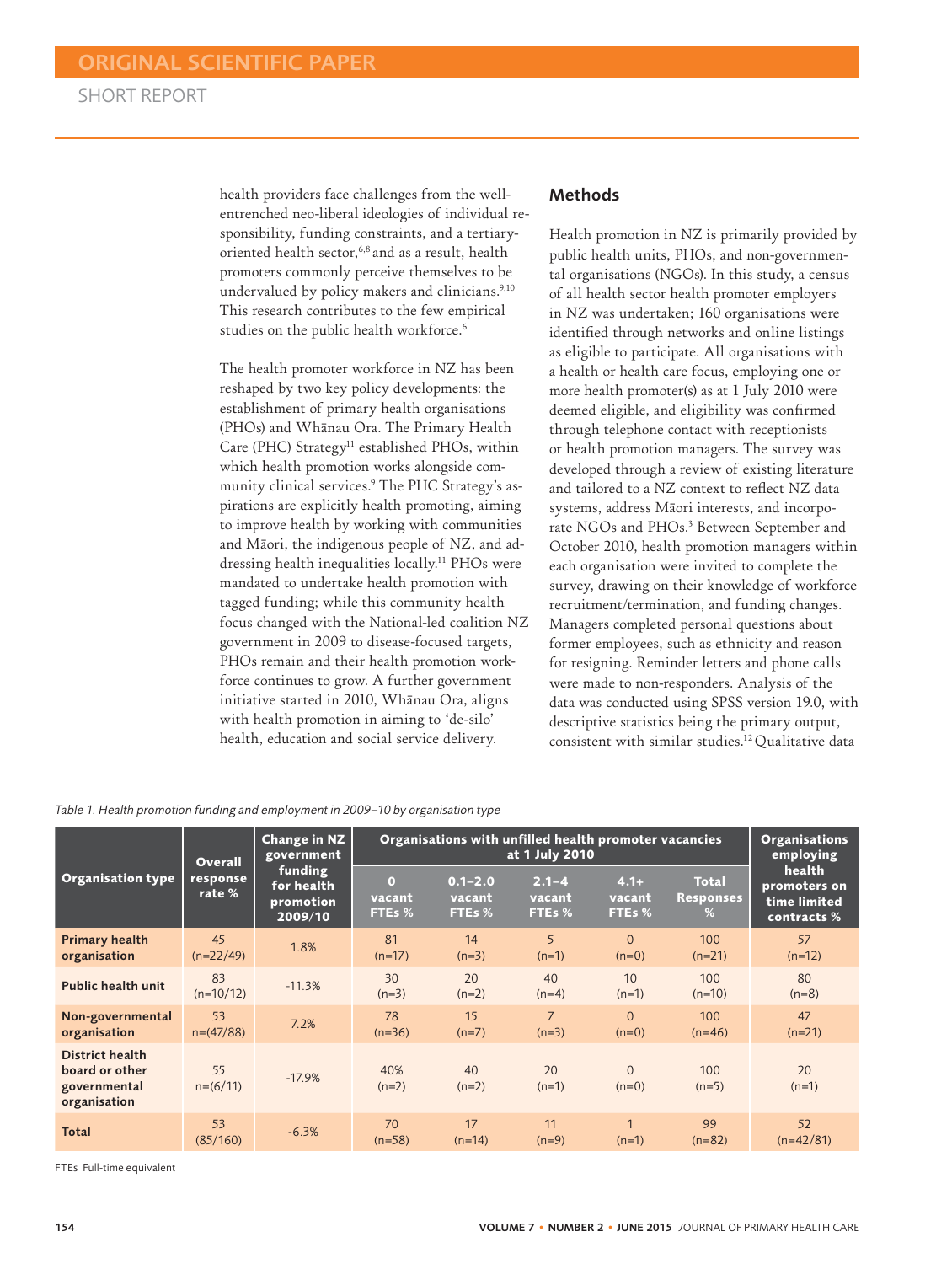was analysed thematically, using an abbreviated general inductive approach. The analysis sought to characterise new health promoter 'hires' and identify the influence of funding approaches on employment by comparing organisations (particularly Māori and mainstream providers, and among public health units and other providers).

## Results

Survey responses were received from 53% of the country's 160 health promotion providers. Response rates ranged from 83% of the country's 12 regional public health units (the largest employer of health promoters), to 45% among PHOs (see Table 1). In the 2009–10 year, 48% (n=38) of responding organisations were fully reliant on government funding, 19% (n=15) received no government funding, while the remainder were partly funded by the government.

Forty-nine respondents provided the dollar value of their budgets for both 2009 and 2010. A collective decline of \$2,441,959 (6.3%) in government funding was reported over the period. The decline was attributed to substantial funding cuts within several large DHBs/other government organisations (see Table 1). Most organisations (n=24) reported no change in funding, while 22% (n=11) reported declines in 2010. Twenty-nine percent of respondents (n=14) reported increased government funding. Māori organisations and NGOs were least affected by funding changes, with none of the 13 self-reported 'by Māori for Māori' organisations reporting declines, and three reporting increased government funding. Across all responding organisations, a 7.5% decrease in health promoter positions (equalling 36.6 full-time equivalents [FTE]) was reported between 2009 and 2010.

## Recruitment of health promoters

Information was provided on the qualifications and characteristics of 124 health promoters recruited during the 2009–10 financial year by 62 organisations. Māori comprise 14.9% of NZ's population,<sup>13</sup> but among new hires  $46\%$  (n=55) were identified as Māori, 38% (n=45) as NZ European,  $8\%$  (n=9) Pacific, and  $13\%$  (n=15) were classified as 'other' ethnicity (percentages do not

## WHAT GAP THIS FILLS

**What we already know:** Health promoters are a critical component of the public health workforce and, increasingly, the focus of workforce development.

**What this study adds:** The field of health promotion appears to be in the midst of a retention crisis potentially undermining training and other workforce investments.

add to 100 due to ethnicity recording allowing identification with more than one ethnicity). When hiring, several respondents indicated that speaking the Māori language was a necessary skill, or that experienced Māori or Pacific health promoters with strong connections to their local community were sought.

Of the 78 organisations responding to the recruitment questions, most (68%; n=53) reported little difficulty recruiting staff with appropriate qualifications and experience during the previous year. However, qualitative responses identified challenges finding people with an appropriate balance of experience, skills, qualifications and knowledge. Approximately half (n=32) reported that newly hired health promoters require additional support and supervision for 12 months to develop the skills, knowledge, and networks necessary for their new role (see Figure 1). Around a third of new hires (36%) had no previous work

*skills, knowledge and networks necessary to work independently (n=67)*  $25$ 

*Figure 1. Time period managers report supporting new health promoters to develop the* 

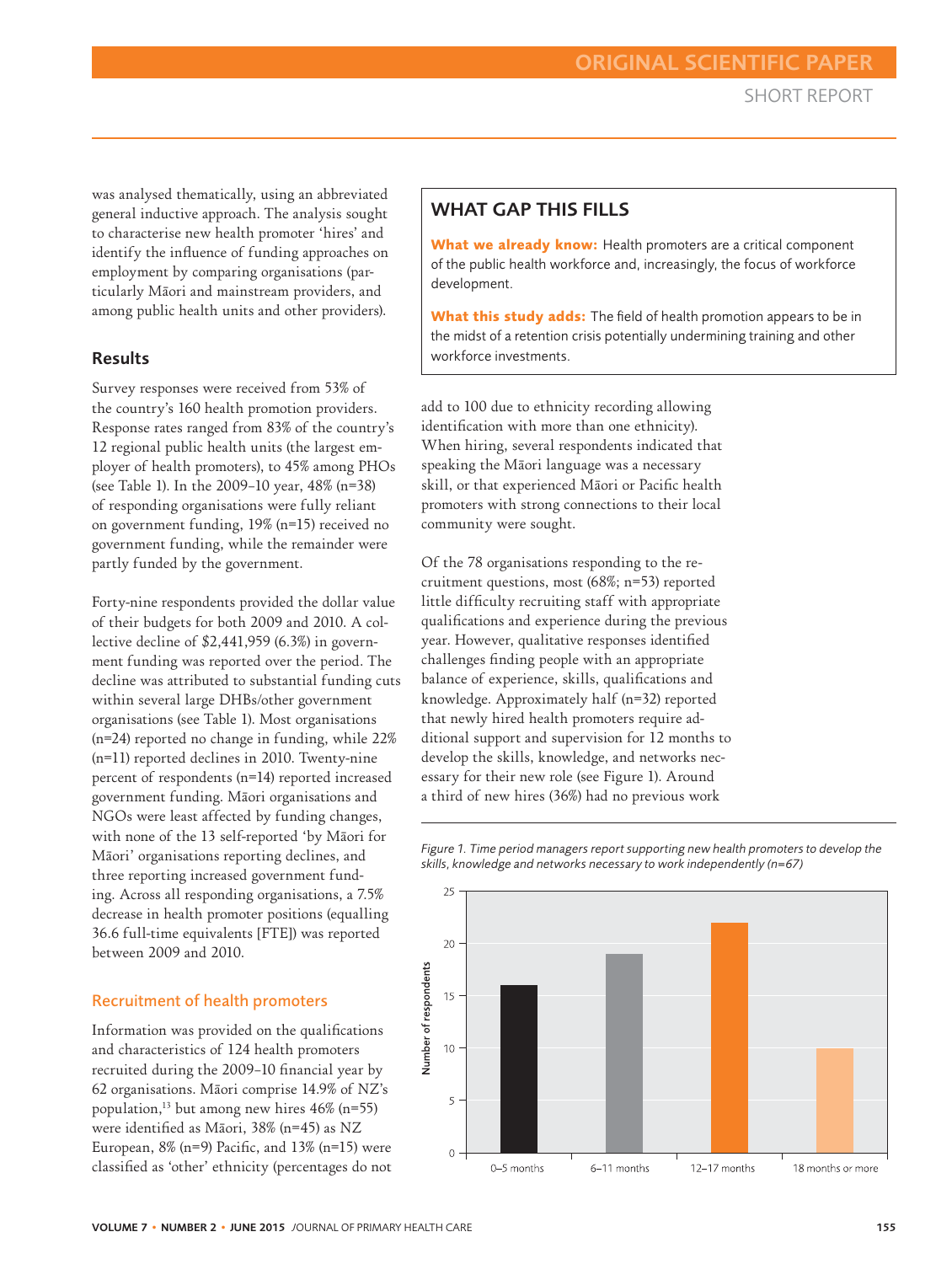experience in health promotion. Differences between organisations were evident, with new hires to public health units tending to be educated to a higher level and receiving a higher starting salary than NGO hires, including Māori organisations (see Figures 2 and 3). Lack of available funds was the major challenge faced by organisations recruiting health promoters, impacting on the competitiveness of salaries offered and opportunities to hire.

### Termination and limited-term employment contracts

In total, respondents indicated that 231 health promoters (of varying FTE status) had left their organisation in the 2009–10 financial year. Information on the circumstances under which health promoters ceased employment with their organisation was requested. Data on 95 health promoters who left their roles indicated that

approximately 72% (n=68) resigned, 16% (n=15) were made redundant or had their position disestablished, and 13% (n=12) left under other circumstances. Amongst individuals who left their jobs, 79% left the field of health promotion. Reasons for resigning were provided for 55 health promoters, with the most common reason given being personal circumstances (n=15), desire to travel or moving to a new location (n=12), and offer of another employment opportunity (n=11). Forty-two organisations (52%) reported employing health promoters on time-limited contracts of three years or less (see Table 1); this employment arrangement was particularly common in public health units (80%) and PHOs (57%).

Respondents were asked to comment on any other issues affecting the employment and retention of health promoters. Most commonly, responses (n=19) centred on changes to health promotion funding, with short-term contracts





*Figure 3. Distribution of starting salaries of recently employed health promoters in public health units (n=18) and NGOs (n=56)*